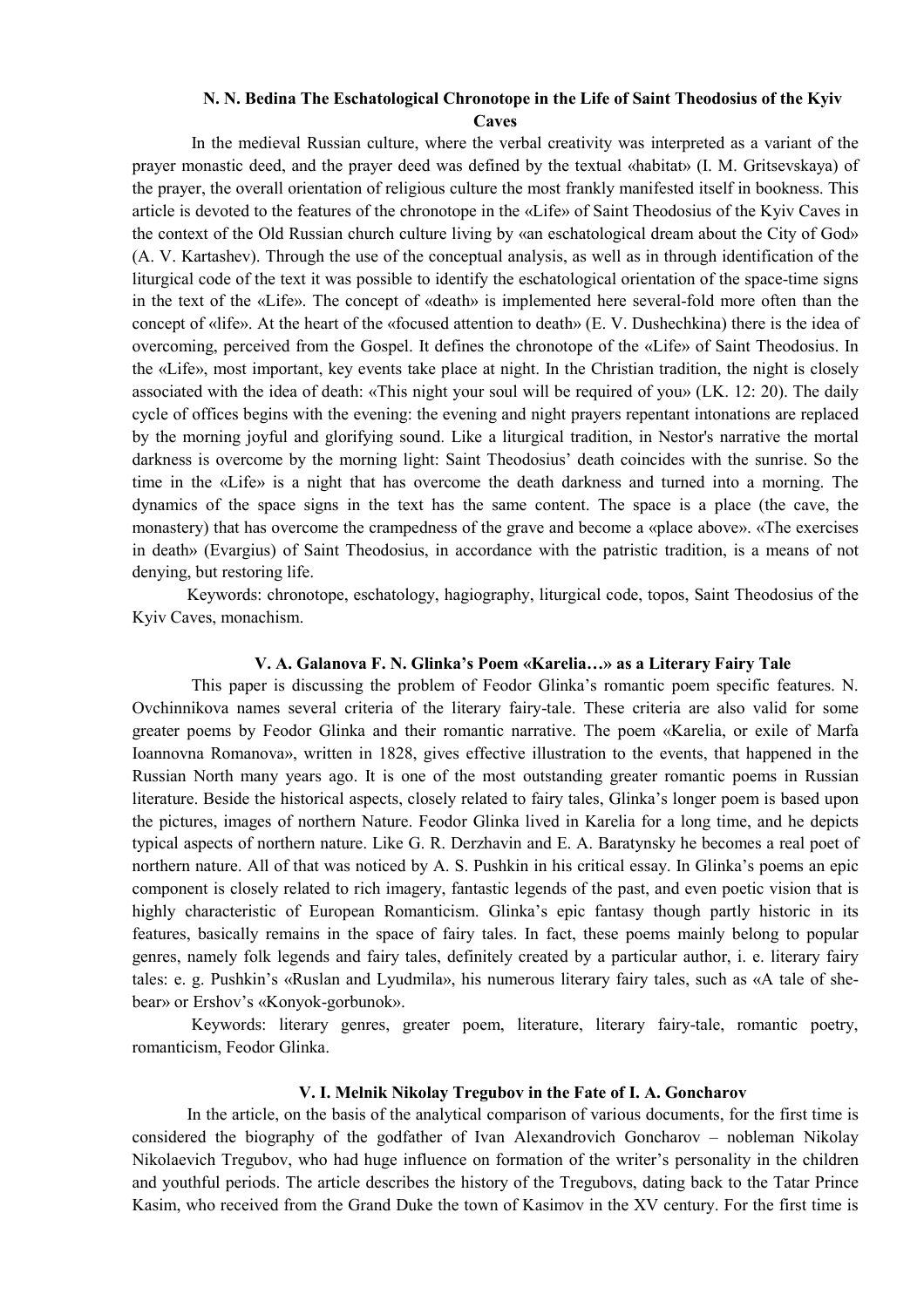presumably named the date of Tregubov's birth. The first period of his service is considered, connected with Ochakov capture by Commander A. Suvorov. For the first time in detail the facts concerning Nikolay Tregubov's Freemasonry and an assumed circle of his Masonic acquaintances are considered. Here are described the likely time, circumstances and place of entry of Tregubov to the Masonic Lodge. It lists the composition of Simbirsk Masonic Lodge «Golden Crown», where Tregubov was a member of it for many years. The question of the spiritual evolution of Tregubov is emphasized: being seriously ill and approaching premature death, Goncharov's godfather confessed his position as a punishment for the sin of Freemasonry. He suddenly changes his attitude to the Church, begins to attend Church services. The great participation of Tregubov in the life of the Goncharovs was taken into account: he educated the children and left his fortune to them. Here is reviewed a number of private moments of Goncharov's biography, in particular, the direct involvement of Tregubov to Goncharov's career in Simbirsk. The conclusion is: not being himself a Mason, writer by chance, used the patronage of Tregubov and other masons of Simbirsk in the beginning of his career.

Keywords: I. A. Goncharov, N. H. Tregubov, biography, training, service, Russian-Turkish war, Ochakov, Freemasonry

### **A. A. Fedotova The Narrative Structure of N. Leskov's Short Novel «The Night Owls»**

The article is devoted to the urgent problem of studying the features of the experimental narrative structure of N. Leskov's late prose. The material for the analysis is the short novel «The Night Owls» (1890), which is considered in the context of the writer's work as a whole. Applying modern methods of the text analysis, the author of the article explores the relationship and functions of different types of narrators in the story, the specifics of the construction of narrative levels, the main ways of forming narratorial perspectives, especially dwells on the narrators' ideological and phraseological points of view. The article also analyzes the current issues of Leskov's organization of dialogue with the reader, reveals narrative and linguistic ways of activating readers' attention. The result of the analysis is concretization of the ideas about the peculiarity of Leskov's fantastic narrative (a significant extension of the functions of the explicit narrator, the transmission of the speech of the characters with the help of the quotation diction), clarifying the role of «elimination» in Leskov's narrative, and clarifying the reasons for the writer's choice of the unusual subtitle of the story – «landscape and genre». «Midnight» is an unusual text in which Leskov uses various narratological techniques to virtually completely «eliminate» direct narratorial evaluation. The narrative features of the «Midwives» are analyzed in relation to the problems of the story, which allows us to establish the patterns between the specifics of the narrative and Leskov's aspirations, using the example of the image of the main heroine, to popularize a number of the religious and moral teachings of Leo Tolstoy, a special interest to which the writer had since the middle of 1880-s.

Keywords: Russian literature of the XIX-th century, N. S. Leskov, L. N. Tolstoy, narrative, skaz, «ostranenie», genre

#### **N. N. Ivanov Mythopoetics in M. Gorky's Art Consciousness**

The most significant results were the following ones. The influence of myth, mythopoetics on M. Gorky in the context of the development of the Russian artistic prose in early XX century, Russian neorealism, its artistic, ontological and aesthetic searches. The diverse embodiment of the myth in the form of motifs and archetypes in Gorky's works is revealed. Preference is given to Slavic mythology, which, due to the conceptual and terminological ambiguity of its interpretation, is often called pagan mythology. Creatively interpreted by the writer traditional mythologism made up the originality of the author's mythologism, the so-called neomythologism. This tendency, not often raised in scientific literary works, is regarded as a common property of the Russian prose of late XIX – early XX centuries, but in the individual author's manifestations. The functional aspects of mythopoetics in Gorky's work have been clarified and specified taking into account the Russian literary context. The article substantiates the type of Gorky's artistic thinking from the point of view of the problem. Typological similarities and differences between Gorky and his contemporaries are outlined, the view of well-known works of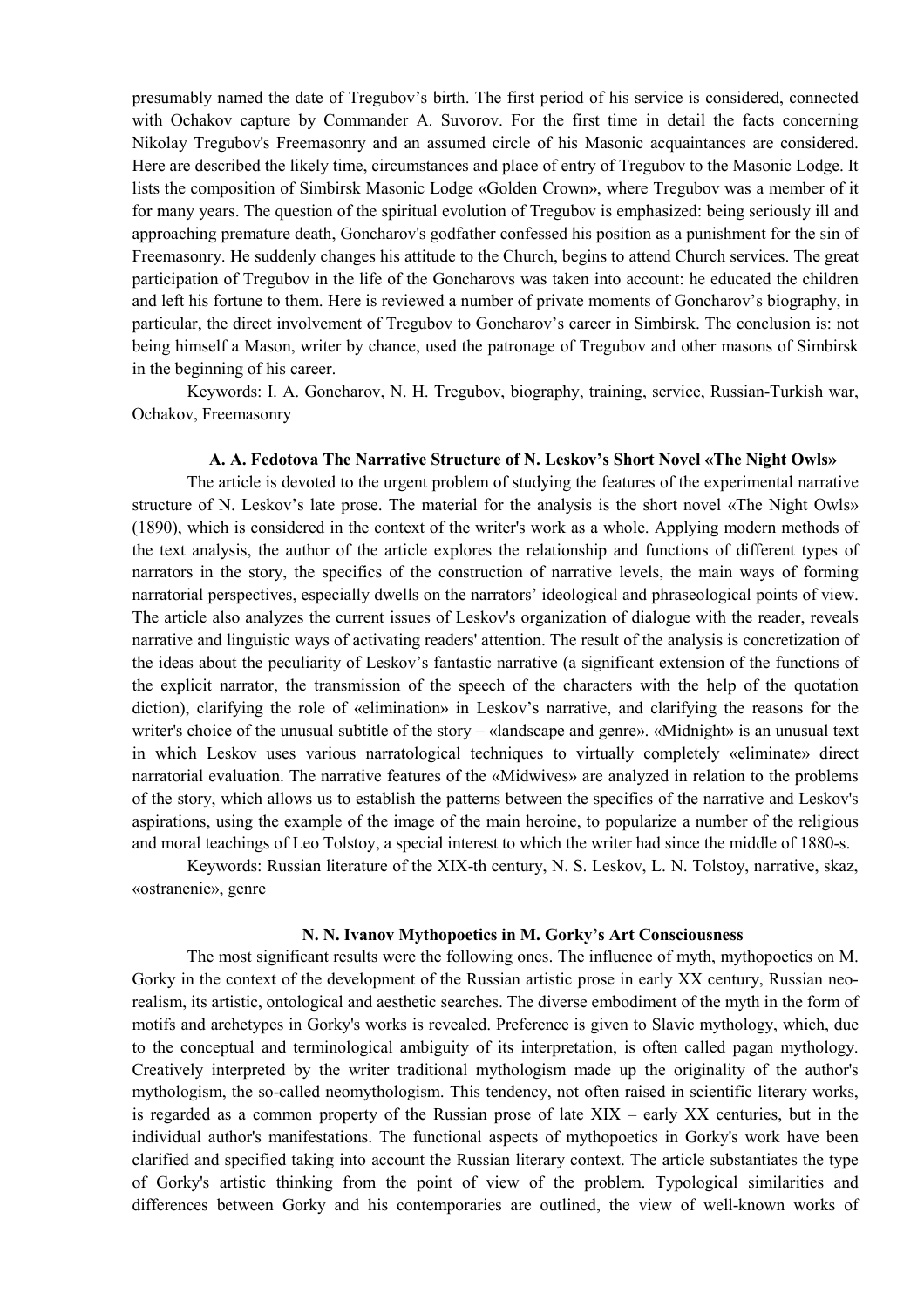literature is updated. The close and fruitful relations of Gorky's attitude and creativity with the myth revealed in this work made it possible to see completely different than it was considered, ideological and aesthetic landmarks of the writer, to understand his main aspiration – to answer the eternal questions of being, the universe. The analysis of this nature seems to have determined the true value of a number of M. Gorky's works. The work is addressed to philologists, literary scholars, specialists in the field of Russian literature, culture and its connoisseurs.

Keywords: Russian neo-realism, M. Gorky, mythopoetics, poetics of prose, motif, archetype, symbol.

# **T. G. Kuchina, D. N. Akhapkina The Art of Lie as «a Premonition of Truth»: Metapoetical Features of I. Babel's Short Stories**

The subject of this article is interaction of the art and the reality in I. Babel's short stories as well as the semantic relations, which are built in the world of his creative works between the concepts of lie / fiction, art, reality and truth. A stable network of interrelated microthemes is formed in the short stories, such as the interpretation of art/fiction as «a lie» and at the same time a higher truth that becomes available for the characters by means of the inspiration flash only; the representation of a character having a creative genius as a liar or a dreamer as well as a holder of the verity; the everyday situations «fitting» literary genres and the style regulation of the narrative; the connection of the art and death. The «lie» / art is deliberately above – as the authentic senses belong to them – the prosaic and boring facts of life according to Babel's art axiological coordinates. A repetitive feature of Babel's characters is making up their own alternative biography («My First Fee» / «Answer to an Inquiry», «In The Basement»), creating their past and present in the system of literary allusions, intertexts, quotations, which leads to art «flowing» into reality and partly substituting it («Guy de Maupassant», «Di Grasso»). But the art giving the power over the reality requires the life of the artist instead.

Keywords: Babel, art, fiction, metapoetics, pretext, motive, metatheme.

### **M. Yu. Egorov Poetics and Pragmatics of I. F. Zhdanov's Poem «If a bird is a shadow of flight …»: Metarealistic Parting**

I. F. Zhdanov is a poet-metarealist. The abundance of difficult metaphors is an important feature of his poems. The poem «If the Bird Is a Shadow of Flight …» is penetrated by motives of uncertainty, duality. In the article development of these motives is traced at the formal and substantial levels. For example, the feeling of uncertainty, duality is supported with the first word of the poem beginning with the conditional conjunction: «If a bird is a flight shadow …». Motives of leaving, parting, grief are maintained by a semantic aura of a meter – the poem is written with a pentameter trochee. The subject «I» in the poem collapses gradually, dissolved in metaphorical images, which the second and third quatrains are especially full of. Not only the grammatical personal form disappears, but also the feeling, stirring of lyrical «I» can only be guessed. Feelings, stirrings are not pronounced, but are replaced with a number of difficult allegoric images. The special semantic importance allocates the last quatrain, that is emphasized with the formal difference from other strophes – unlike other strophes the fourth strophe is not ended with a verse with pyrrhics in the first and fourth measures, masculine ending. The parting situation used in «If a bird is a shadow of flight …», can be understood as parting with rigid compliance of the meant one to the meaning one, transition and the escaping meaning one, and the escaping meant one(I. F. Zhdanov pointed to importance of the ellipsis and fragment for the poetry). Perhaps, this parting with a possibility of usurping of the one and only point of view is not casual in the last quatrain «I».

Keywords: metarealism, I. F. Zhdanov, modern poetry, «If a bird is a shadow of flight …», duality, metametaphorism, neobaroque.

#### **V. I. Moklyak Rhythmic Organization of Fantastic Cycles in Russian Literature**

The article considers the problem of the rhythmic organization in prosaic cycles of the Russian literature. In the Russian literature, as well as in the world, since the 11th century, structuring of fantastic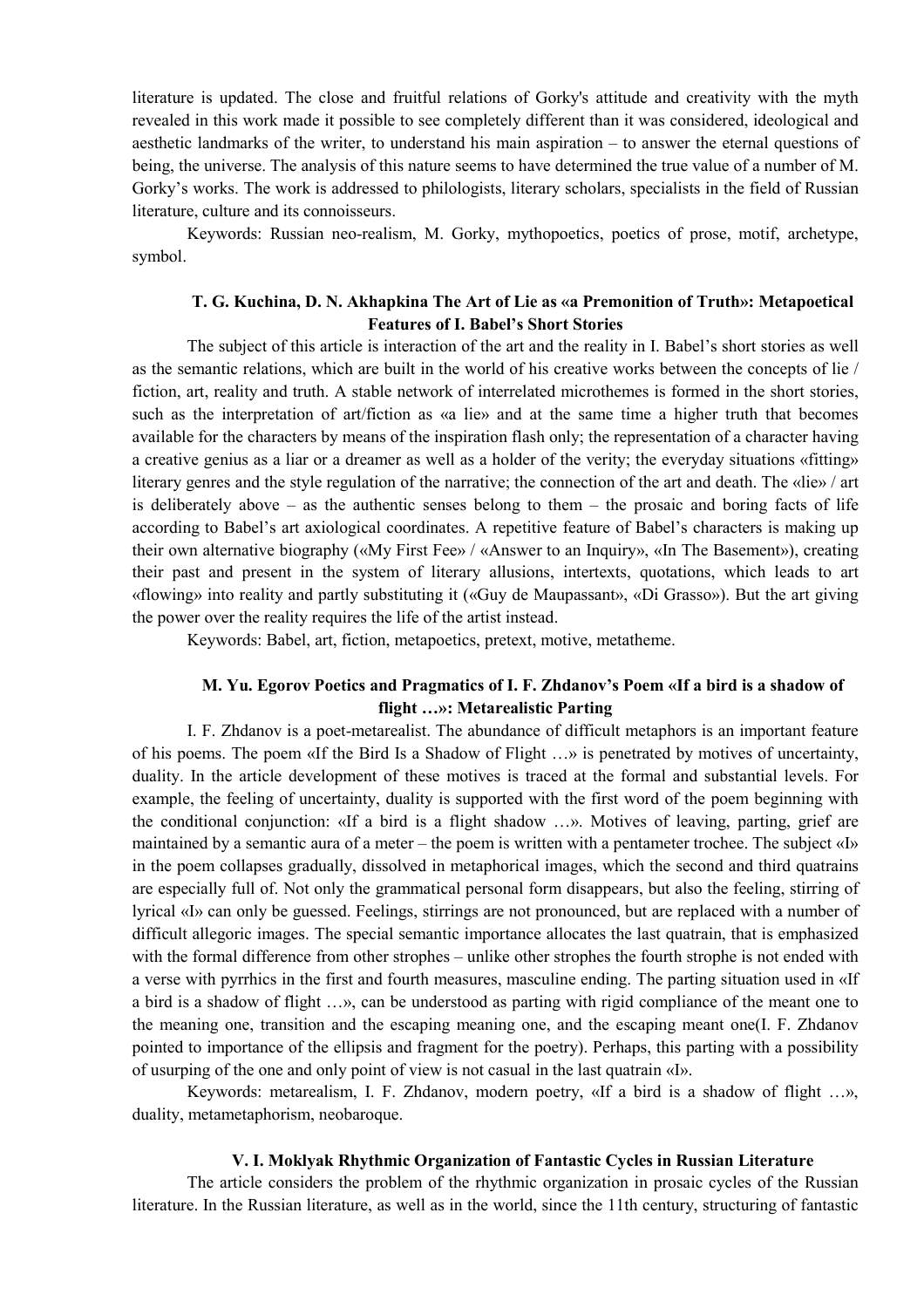stories by means of cyclization is distinctly traced, that can be considered as aspiration to adapt fantastic (unpredictable) phenomena to norms of human life. The article relies on ideas of Ancient Greek philosophers on the structure of the world unity. The Milesian philosophers' aspiration to refuse mythological consciousness is considered as an example of overcoming the mythologized world picture by means of creation of a structurally organized complete model of the Universe. This work considers rhythmization as the main way of the structural organization in literary cycles. A special attention in the article is given to writer-romantics' works, whose creativity was influenced by early ancient philosophy in a special way. A special type of the structural organization of writer-romantics' literary cycles seems to the author predetermining poetics of the XX–XXI centuries (modernism and postmodernism). In the article the conclusion is drawn that it is similar to aspiration of foremost antique philosophers, in writerromantics' works a means of rhythmization of fantastic stories in narrative literary cycles is considered as a way of overcoming irrational forces by means of arranging, that is a structural organization of the text.

Keywords: cycle, cyclization, rhythm, the poetics of fantastic, poetics of mystery, poetry of foreign, antique philosophy, romanticism, irrationality.

### **L. V. Selezneva, I. A. Tortunova, A. V. Lyulikova Pharmaconym as a Marketing Phenomenon of Information and Communication Space**

The article studies functional peculiarities of a pharmaconym as a verbal nomination of the concept «Medication» outside of the professional sphere of its use. Using methods of linguistic pragmatics and hermeneutics here were determined semantic dominants of pharmaconym – health, family, time, sport – which form its frame structure and provide attraction of drugs before the consumer audience. The authors prove that, in accordance with the communicative orientation of the advertising text, pharmaconym is an onomastic unit of pharmaceuticals in advertising and PR-discourse. Pharmaconyms have a few basic functions. On the one hand, its nominative function is important, thanks to which the name of the drug occurs and at the same time the disclosure of the content of medical concepts. On the other hand, it is interesting to see the function of exposure, because the drug popularity depends on how the patient perceives the name of the drug, and the desire to be treated with this drug. It is impossible not to note a feature of the pharmaconym, which is very important in the transfer of the marketing value of the advertising text. The study describes how the choice of speech influence on the recipient in constructing pharmaconyms, which are determined by the communicative setting, the specified ad copy and sold advertising discourse.

Keywords: pharmaconym, discourse, concept, pharmaceutical, medicine, advertising, PR.

### **P. A. Lekova Parcellulation in the system of methods of speech portraying**

The article examines the texts of the Dagestani publicist Svetlana Anokhina, who is a laureate of the State Prize of the Republic of Dagestan, a diploma of journalistic contests, the creator of the portal «Daptar.ru», whose work is known not only in Dagestan, but also abroad. As a result of the analysis of newspaper articles published in various independent publications, it can be stated that S. Anokhina belongs to the category of journalists, who are characterized by a careful attitude to the stylistics of their writings. Expressiveness is manifested at all levels of her journalistic text, in particular syntactical. First of all, we are talking about phenomena that create the effects of spontaneous speech construction. In the framework of this article, we consider such methods of expressive syntax that are characteristic of a modern journalistic text, such as parcellation, question-answer and plug-in constructions. The article illustrates the thesis that S. Anokhina's articles are characterized by question-answer constructions, where mutually exclusive statements are presented. So the author seeks to highlight the overlapping opinions. In addition, the alternation of questions and answers forms a semantic complex that represents the position of a journalist seeking to consolidate with readers. Parcellation, inherent in the style of S. Anokhina, gives the texts a colloquial connotation, indicates the author's desire to be closer to the addressee of the information. Using plug-in constructions, the journalist expresses her assessment of the described things. Various inserts inform about the journalistic strategies and the language competence of the author. In the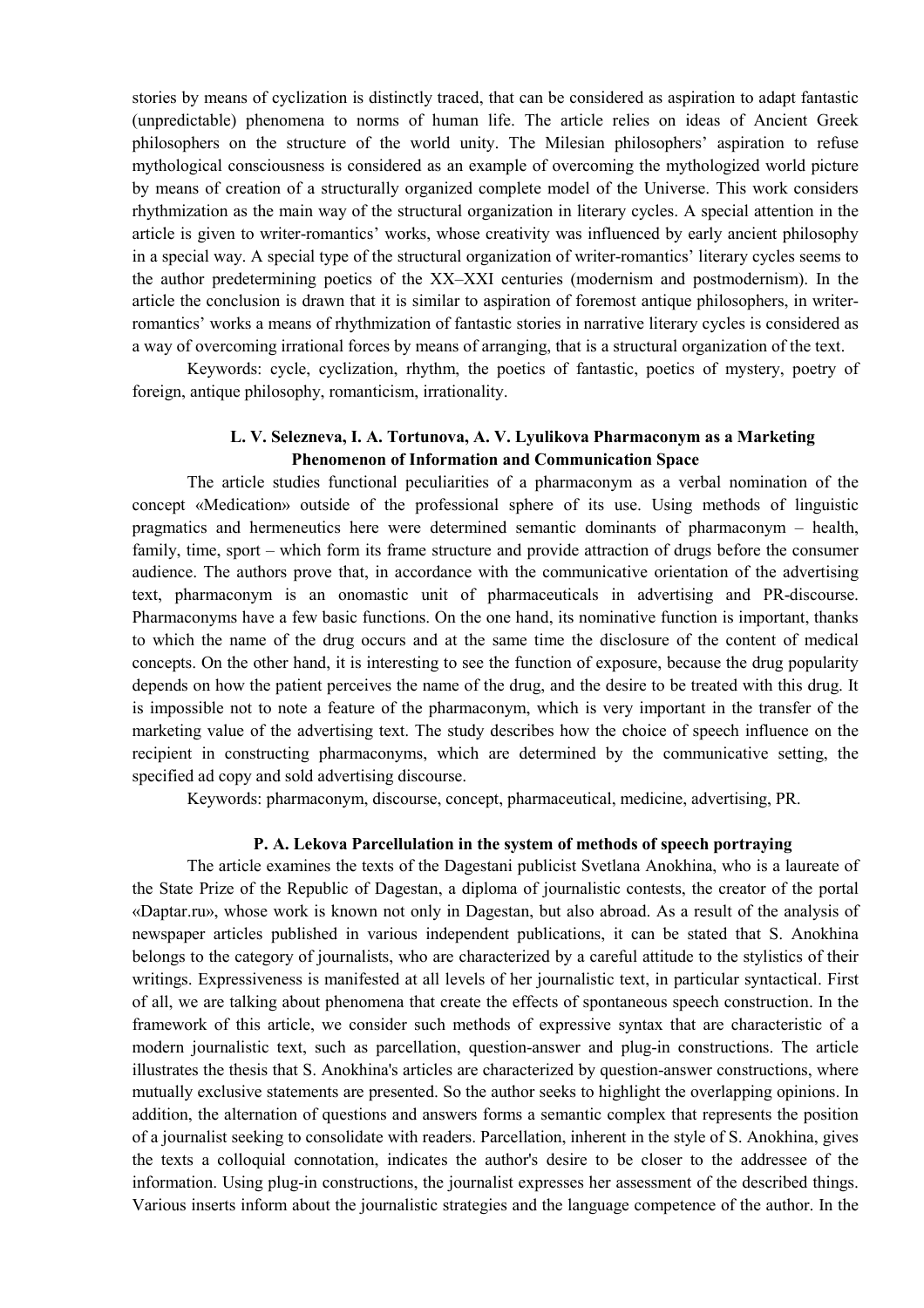course of the study, it is proved that, being the dominant of the stylistic organization of the text, these techniques can be considered in the system of means of speech portraying. The indicated methods of expressive syntax manifest the desire of the author-journalist to shorten the distance with the target audience, to declare about such qualities of the discursive personality as oppositional thinking, worldview eclecticism. The methods of expressive syntax, to which the author of the publicistic text appeals, signal a number of characteristics of the linguistic, emotional and discursive personality, which in turn testify to ways of selfidentification with respect to the surrounding reality, about the author's strategies for forming a picture of the world in the consciousness of recipients on the basis of a common emotional experience.

Keywords: expressive syntactic constructions, linguistic personality, discursive personality, speech portrait

### **T. P. Kuranova Individual and Author's Metaphors in the Television Sport Report**

In the article the typology of individual and author's metaphors in the speech of the regional level sportscaster – S. Kuritsyn is considered, their role in the television sport discourse is defined. The analysis of records of sport reports allowed us to draw a conclusion that the thematic range of metaphors of the TV reporter of Pervy Yaroslavsky channel is extremely wide: gastronomic, trade, legal, educational, hazardous, love, construction, agricultural, automobile, railway, musical, theatrical, medical, tourist, animalistic, sports, sea, power, military. In the article special attention is paid to expressional opportunities of the sport metaphors functioning in the speech of the TV reporter. The attention is focused that the effect of conscious impact on feelings and emotions of television fans is provided due to the use of different types of metaphors – from military and power, highlighting emotionally critical moments of a situation and creating the effect of presence, – to theatrical and musical used for the purpose of emotional and aesthetic impact on the viewer. The author comes to the conclusion that by means of metaphors in discourse of the television sport report is reached: 1) richness of language of the sportscaster, its beauty, picturesqueness, virtuosity of possession of a word; 2) an arrangement of television audience to perception of the sport comment; 3) expression which is caused by the TV reporter's expressions of own relation to resulting on the playground; thus it influences opinion of hockey fans; 4) non-standard treatment of normal, that is metaphors cultivate the feeling of language, make comments more various, bright, live and interesting. As the research showed, the use of metaphors is one of language expressiveness means which always gives a guaranteed result of impact on mass audience.

Keywords: individual and author's metaphors, discourse of the television sport report, television broadcasts of hockey matches

### **T. V. Levanova The Word PR in Terms of Neology**

The article presents neologism of PR from the position of neology. The author of the article points out that the appearance of the word PR in the domestic discourse is due to extralinguistic factors, namely: new models and principles of public communications have given impetus to the development of applied disciplines, including the theory and practice of advertising, as well as PR. In the article, the token of PR is characterized from different points of view. 1. By its design, the new lexeme is a separate word. The language unit of PR goes back to the English-speaking abbreviation PR. 2. By appointment, the concept of PR calls a phenomenon that has already taken place in the life of society, but for one reason or another has not received its name. 3. On the sphere of use, the neologism of PR is interstyle, used in different styles. 4. By stylistic coloring, the word PR refers to neutral vocabulary. However, the context and the ability to active word-production saturates the concept of PR with tinted markers. 5. By the tightness in use, the lexeme of PR belongs to the linguistic, known to a wide range of native speakers and received fixation in the dictionary literature. 6. According to the duration of active use, the word PR can be attributed to the neologism group of the post-perestroika period, which is included in the active stock and is used on a par with other actual units of the modern Russian language. 7. By origin, the neologism is an external borrowing from the English language.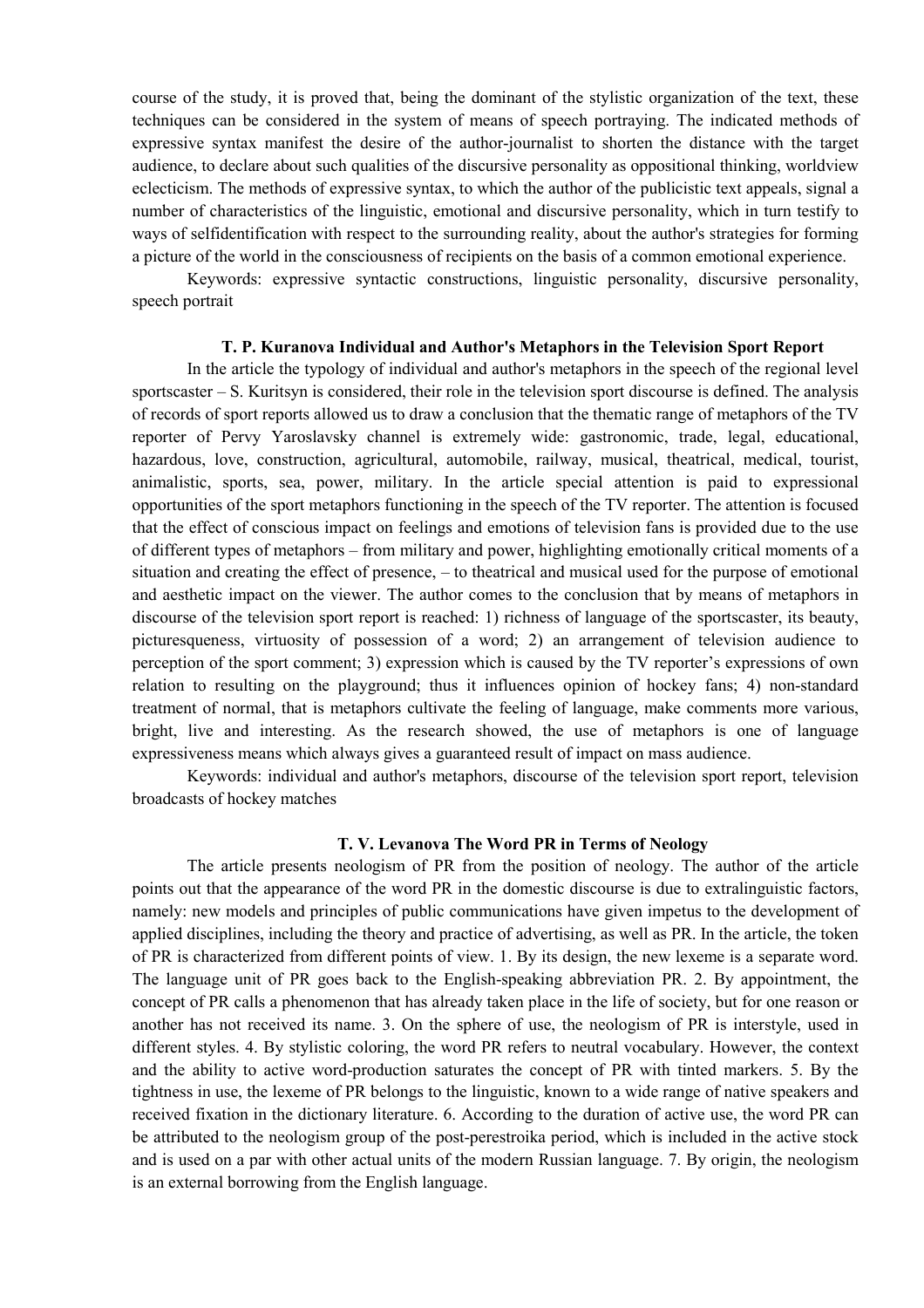Keywords: neology, neologism, PR, social conditioning of the vocabulary of the Russian language.

### **Z. Yu. Petrova, O. I. Severskaya Speaking Human World in the Russian Poetry of the 18– 20th centuries**

The article is the second part of the work which examines the use of words with the meaning of speech in metaphors and similes in the XVIII–XX centuries Russian poetry. The aim of the study conducted on the material of the Russian National Corpus is to describe «talking» inner human world and the «voice» of social categories. The analysis of the figurative contexts, selected and classified by tenors and vehicles of metaphors has identified common and differential «speech» characteristics of internal and external poetic worlds. Both of them speak, whisper, babble, say over and over again, pontificate. However, the inner world is more prophetic (it pontificates and prophesies more often). Some kind of its idealization is reflected in the rare use of stylistically «low» predicates chatter, grumble. The gradation of «talking» according to the sound volume is more important for the inner world than for the outer world, from whisper to shout, scream, which can be explained by the according range of emotions embedded in the «message». It is noted that the entities of the inner human world are much more likely to whisper, babble, murmur, and incomplete articulation of the «inner voice» corresponds to the nature of the inner speech. Metaphorical transfer in some cases is supported by metonymy, which is not present in the personifications of the external world. Thus, the article presents the conclusions that are important for distinguishing between the ideas about the internal dialogue in poetry and poetic communication with the outside world.

Keywords: metaphor, simile, personification, lexical-semantic group «Speech», internal dialogue, inner human world, social plan, poetic language, Russian poetry, corpus-based analysis.

# **O. A. Titov The Lexical-Semantic Field «Fire-Smoke» in A. S. Griboedov's Comedy «The Mischief of Being Clever»**

The article is devoted to the analysis of structure and functions of the extensive lexical-semantic field «fire-smoke» in A. S. Griboedov's comedy «The Mischief of Being Clever». Not less than 25 lexemes are the main part of the field, at the same time key, nuclear lexemes are used in the text 2–3 times, that promotes updating not only these words, but also the whole field in general. The structure of the field considerably extends due to numerous associative communications – both common-language, and contextual. Its structure organically comprises «speaking» surnames of characters, which etymology is directly connected with concepts of fire and smoke. The result of the analysis makes it clear that the lexemes of this field dispersed in the whole space of the text are used mainly in a figurative sense and enter difficult interrelations due to what there are implicit metaphors «fire – emotions, life», «cold – callousness, lifelessness», «smoke – black-out». Consecutive development of these metaphors not only deepens images of the main characters, but also forms one more major conflict of the work – fight of the spiritual, live beginning against callousness and pragmatism. Unlike ideological collision and a love collision, where mainly two – three heroes are involved, practically all characters of the comedy are involved in this conflict, and it is shown not only in the external fight of carriers of polar qualities, but also in inner tensions, first of all in gradual sincere «cooling» of the characters passing from one contradictory group into the other. During the analysis it is also proved that behind external simplicity of the form masking under the easy secular speech, that there is a complex language organization of the text due to which the system of the interconnected motives, which are extremely expanding and deepening contents of A. S. Griboedov's comedy is created.

 Keywords: A. S. Griboedov, comedy «The Mischief of Being Clever», lexical-semantic field, lexeme, sema, figurative sense, motives of fire and smoke, implicit metaphor, conflict.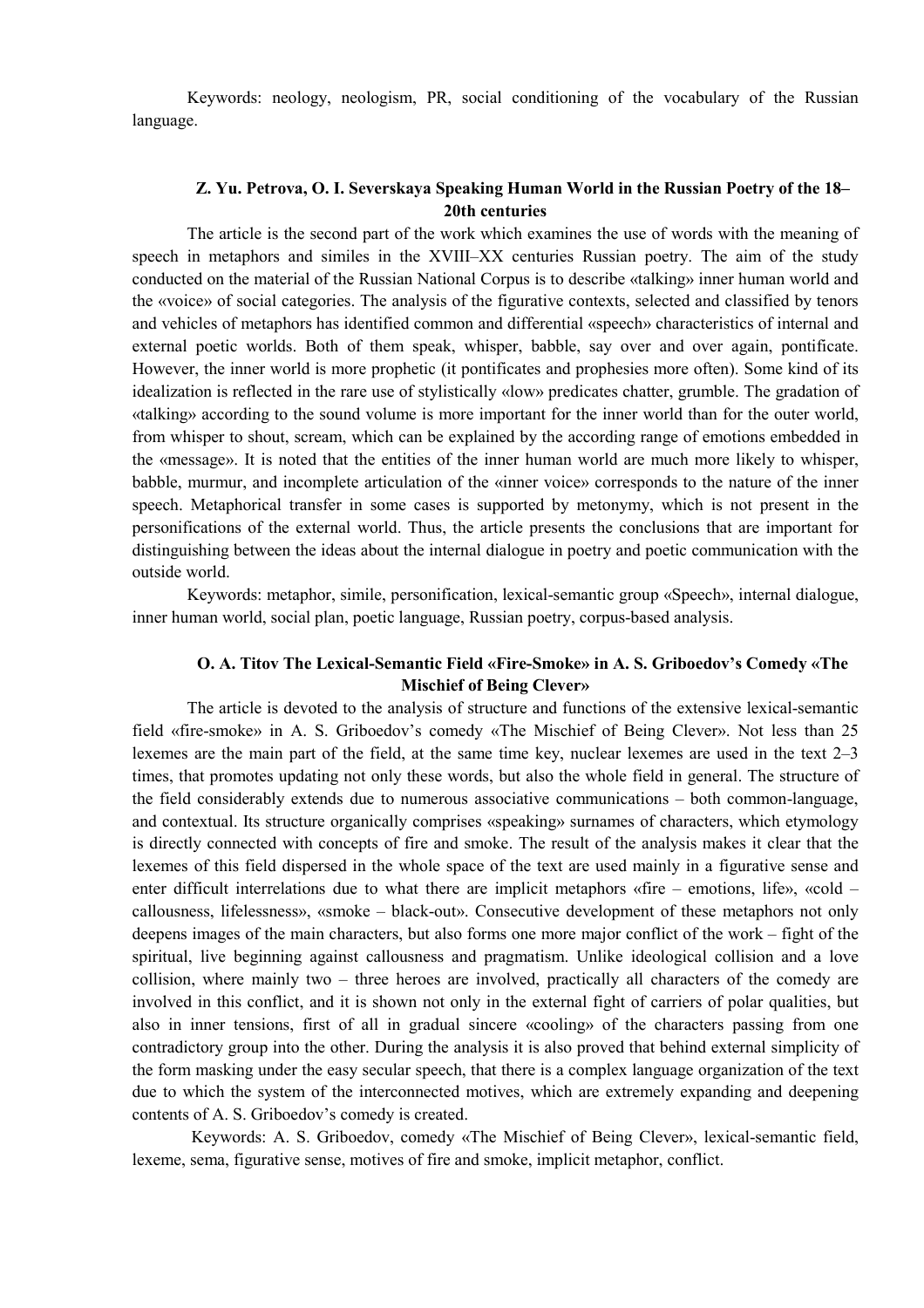# **N. V. Patroeva Isolated Constructions with Negation in the Russian Literary Language of the middle of the XVIII – the first half of the 19th century**

The traditional division of negative utterances into general- and private-negatives takes into account the position taken by the main means of negation – the particle NOT. The binary opposition of negative constructions does not allow us, however, to assess adequately and consistently the status of the sentences containing the so-called complicator of the elementary model of the sentence – a separate syntagma as a carrier of the implicit predicativity: the structural-semantic hierarchy of the sentence when introduced into the model of the secondary-predicative elements forms potential positions for expressing the common negation on the additional propositional and rhematic layer. Due to the two-layer communicative, semantic and structural division that arises when the secondpredicative element appears, the article shows a new classification that clarifies a traditional division of sentences into the generaland private-negative ones by introducing additional columns: the negative sentence of the first and second degree. The observations of the sentences with the negative unattached syntagmas on the material of the «Syntactic Dictionary of the Russian Poetry» of the XVIII – the first half of the XIX century show that most of these constructions are characterized by the conditionality relations that are developed between the basic and additional predicates (causative-resultative, concessive, less often conditional or purpositive). The verboids (participles, gerunds), adjectives and substantives are involved in the organization of the isolated groups; unlike the conjugated verbal forms, they do not have paradigmatic possibilities for the morphological expression of the non-indicative modal meaning for establishing the supposed connection between the determined and determining events. The correct conclusion in this connection is that it is the negative modal particle in the structure of an unattached phrase is the language means that introduces the unreal notional underlying theme (of probability, hypothetical characters, optativity as the characteristics of the additional situation) required for the implementation of the idea of the conditionality into the complicating syntagma.

Keywords: syntax of the Russian language, isolated constructions, negation, negative sentences, syntactic dictionary of Russian poetry

# **A. P. Ushakova The Means of Expressing Disapproval in Syntactic Idioms of the Modern Russian Language**

The article deals with the research modal meaning disapproval, which is implemented in syntactical idioms of different types in the modern Russian language: Хорош друг!, Тоже мне помощник!, Ох, уж эти мне экзамены!, Буду / стану тебе помогать!, Охота тебе работать!, Нет чтобы помочь!, Нашёл, кого слушать! etc. The modal meaning disapproval is the additional meaning for the main meaning of syntactical idioms. It is possible to realize the range of meanings: damnation, reprobation, stricture, disapprobation, frustration, negative attitude of the speaker's attitude to reality. The author has analyzed syntactical idioms of different types of syntactical idioms and has identified basic means of creating disapproval in а sentence: order of constant and variable components, desemantization of а constant component, lexical content of a variable component and context, intonation, derivational features of the variable component. In the article it is demonstrated that the variable component is free semantically and can be expressed in a neutral word stylistically, this component does not have disapproval initially and negative evaluation, also it can be represented stylistically by informal verbal subtleties. The article is devoted to the problem of demonstrating features of the implementation of the disapproval meaning. Particular attention is paid to the analysis of the role of the context in the implementation of the modal meaning of disapproval in syntactical idioms, the analysis of the word with a false positive assessment and informal verbal subtleties stylistically as the variable component. The analysis has been carried out on the materials of modern mass media and modern fiction.

Keywords: syntactical idioms, constant and variable components, disapproval, desemantization, assessment, context, intonation, a model.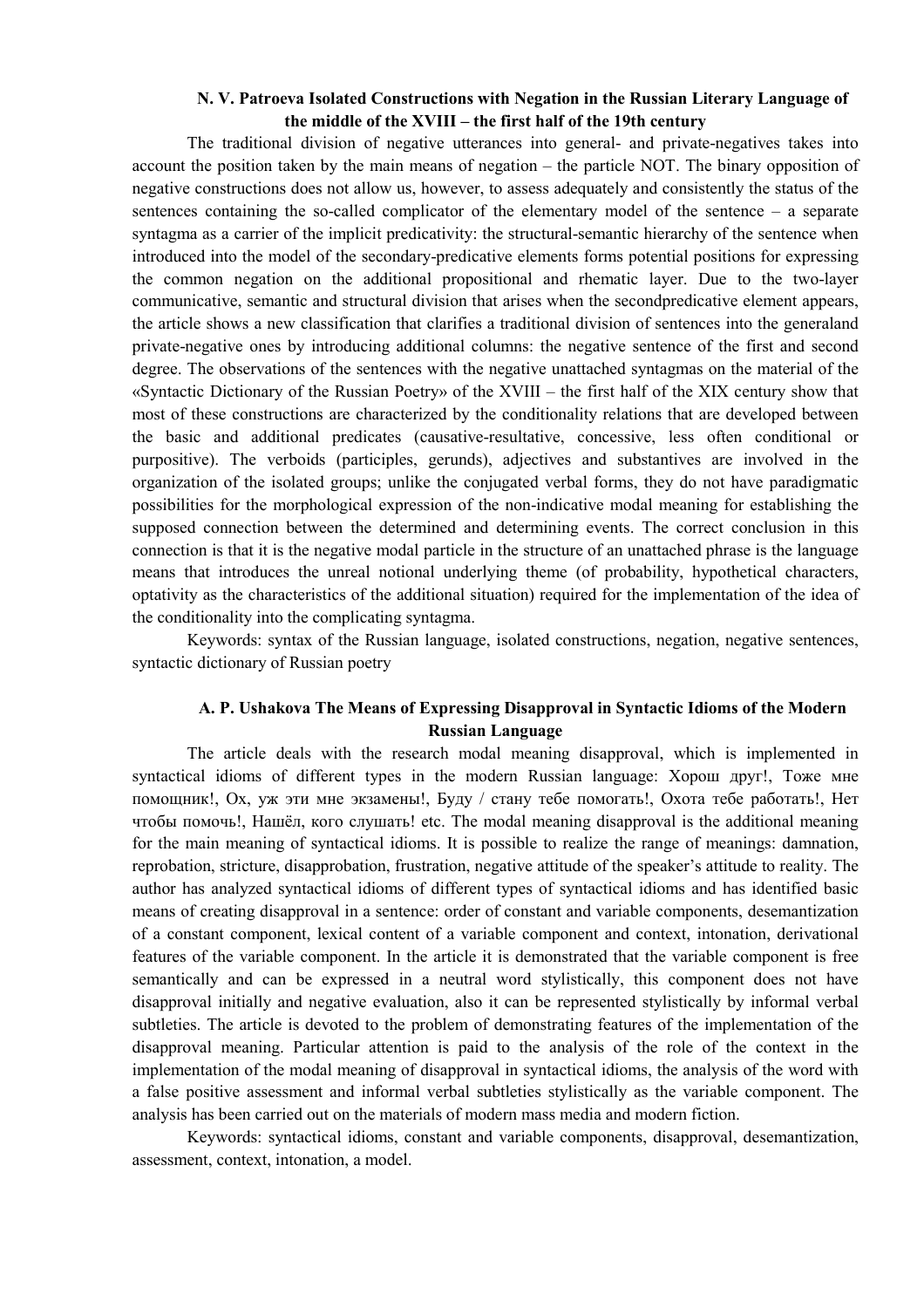### **E. A. Siprova «Moral Values»: Linguistic and Conceptual Division of the World**

The article touches upon the issue of boundaries of linguistic and conceptual division of the world at the level of extremely abstract categories that differ from basic categories by the smallest set of categorical attributes and the greatest openness, which allows the category to change its semantic volume and connotative potential. We tried to figure out how systemic relations are projected onto the zone of abstract concepts. A research material was the supercategory MORAL VALUES (VIRTUE), which is considered in opposition to the supercategory SIN. The task was to describe not only the features of the systematization of knowledge within the supercategory, but also the diachronic changes in this systematization. It was revealed that the development of the supercategory VIRTUE had three culturalhistorically conditioned periods and was characterized by directionality from the prevalence of meanings formed by religious thinking (18th century – early 20th century), through their gradual replacement by components formed by everyday thinking (20–80-s of the 20-th century), until complete desacralization (the 1990-s – until now). The task was to analyze the structure of the antinomic supercategories of WITNESS and SIN, and to trace how it was embodied in the language, whether it changed after the changes described above in the category itself. We narrowed the area of our analysis to seven deadly sins, which in their development pass through the same three stages, and we set ourselves the task of determining which virtues they are opposed to. This article contains the analysis of the categories CONCEIT and ENVY. The results of this research showed uneven distribution of meanings between supercategories. It is proved that systemic language connections are not identical with conceptual ones.

Keywords: abstract categories, categorization, linguistic division of the world, conceptual division of the world, virtue, sin, opposition, conceit, envy.

### **E. B. Arutyunyan, I. B. Rubert Interpretation of a Literary Text as an Act of Desacralization (based on «The Waves» by V. Woolf)**

The creation of a literary text can be rendered as something mysterious, opposite to the profane and mundane, as a sacred act in other words. The sacred meaning of the ancient texts was available only to the closed circle of the medium of the sacred knowledge; the superficial, profane meaning was open to the masses. But the craving for the sacred knowledge, the pursuit for truth stays humane and natural. The article attempts to desacralize, to reconstruct the novel, trying to answer the major question what the novel was written about. It is focused on the following dominant themes: (1) an identification of a person, (2) an autobiography or biography of V. Woolf's friends, (3) a novel as an epitaph to V. Woolf's eldest brother, (4) a novel as a poem, (5) a novel – silence, (6) a novel – nothingness. Apart from the above themes, the waves become a major motif of the novel, a through theme, a mechanism that recreates the text, that states the links between the episodes, that defines the integrity of the novel as it is. The waves exist in the novel physically and can be heard in the thoughts of the main characters, in the repetition and cyclicity of their cogitative processes. The waves become a brilliant metaphor of their contemplations. The main characters differ from each other as waves but being orchestrated by the rhythm of the novel, they become united in one cogitative and language space.

Keywords: desacralization, identification, inner soliloquy, waves, a novel-silence, a novelnothingness.

### **A. V. Petrushkina Gender Aspect of the Phraseological Nomination of a Person with the Anthroponymic Component in the Modern German Language**

The research is relevant due to the increase of modern linguistics interest to gender and its manifestation at the lexical level. This article is devoted to the study of the gender macrocomponent in the semantics of the phraseological nomination of a person with a component – anthroponym. Each object of a human life has a name, which is necessary for the ability to transfer information from person to person. Events in the life of society, historical processes, etc., affect the appearance of new lexical units. There is also an association of already existing words with new phenomena. However, such processes are recorded in the language, including through phraseology. Set expressions reflect people's thought, what is the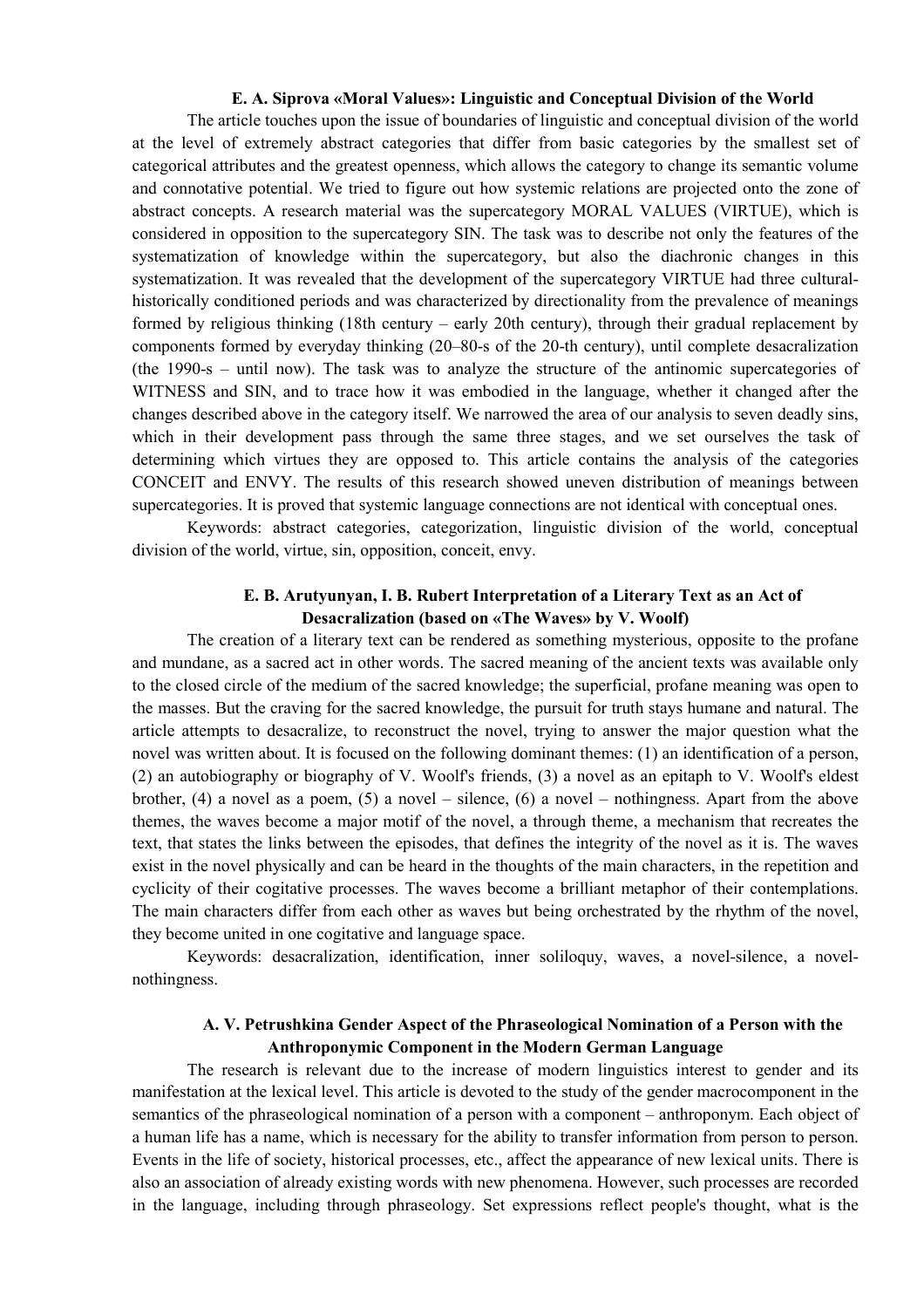experience of previous generations. There is also the association of proper names with new phenomena and processes. The variability of the male proper names, which become common names, is also wider. In the article, groups of phraseological units were considered, where it was possible to combine the selected nominations in relation to their meanings. One Part of the phraseological nomination of a person is a symbol, another part characterizes a person with respect to any characteristics and features, the group «stupid person» is separately considered, and also the group «job titles» is studied. An attempt was made to substantiate an unequal language representation, which is largely due to the wide field of men's activities, as well as to the fact that the characteristics of women is also carried out by men. The similarity of meanings of phraseological units with a certain structure was found. Androcentrism of the modern German language is confirmed by the fact, that there are more phraseological nominations of men than the nominations of women.

Keywords: gender, language picture of the world, phraseological language picture of the world, communication, nomination of a person, androcentrism, phraseological nomination of a person, anthroponym, symbol, desemantization, gender asymmetry, gender macro component.

# **Yu. A. Evgrafova Structural-Semantic Features of Paroemias: Verbalization of a Constant Human Appearance in the Russian and English Languages**

This article deals with the structural and semantic peculiarities of proverbs that articulate Constant «Human appearance» (of a female). To focus on the structural characteristics the method designed by Permyakov is employed which helps systemize and classify paroemiological units. From there, logical and semantic structures that comprise two-fold unity of the logical-semiotic plane and its invariant pairs of realia are analyzed. As a part of a study supreme logical-semiotic invariants (SLSI) are singled out, onward inside them there are found logical-thematic groups and in them – logical schemes. As the next step plane of realia is scrutinized as the result of which «invariant binary pairs», or thematic groups, are picked. Each thematic pair contains all SLSI and its structural elements. These two planes, of logic-semiotic and of realia, complement each other: the first discloses the logical form of content, demonstrating the relations between the real-life objects, and the second describes the logical substance of content, i.e. naming the objects themselves. Thus, being a whole, they construct the unified plane of proverbs, the analysis of which enables to uncover their structural and semiotic peculiarities. It is important to underline that in this article paroemias are viewed regardless of their «individual semiotics», i.e. beyond their actualization and acquisition of the «second» reality in the consciousness of the individual (addressant/addressee), but they are studied as linguocultural unities that contain the code of «tradition» and that articulate the constant of culture.

Keywords: paroemia, proverb, saying, logical-semiotic plane, plane of realia, Constant, cultural linguistics, linguoculture, female, appearance, prescription-stereotype, pattern-plot.

#### **A. V. Loza About Life and Career of Linguophilosopher C. Hermann**

The real research is in the focus of historiography of linguistics and linguophilosophy. In the article the author appeals to new, earlier not published data from the biography and career circumstances of Conrad Hermann, he is a German linguophilosopher and one of the first historiographers of linguistics of the 19th century, whose name is known only to a narrow circle of experts. This article is divided into three subject parts, the first one narrates about the narrative approach in linguophilosophy developed by P. Shmitter, by a famous German scientist, theorist of linguohistoriography, specialist in the Humboldt movement. The specified approach was a methodological basis for work carried out by us. Within the second part of the article the author represents data from the Hermanns' life, describes family relations. It became possible thanks to the found materials from archives of the university and the city of Leipzig. In the third part of the article are offered the main features of the research and development paradigm of C. Hermann, and also the philosophical grammar is touched upon, a multiaspect discipline about language developed by the scientist, its tasks are comprehensive study of the essence and also spheres of language existence (in the oral and written form as means of communication, expression of the poetic thought,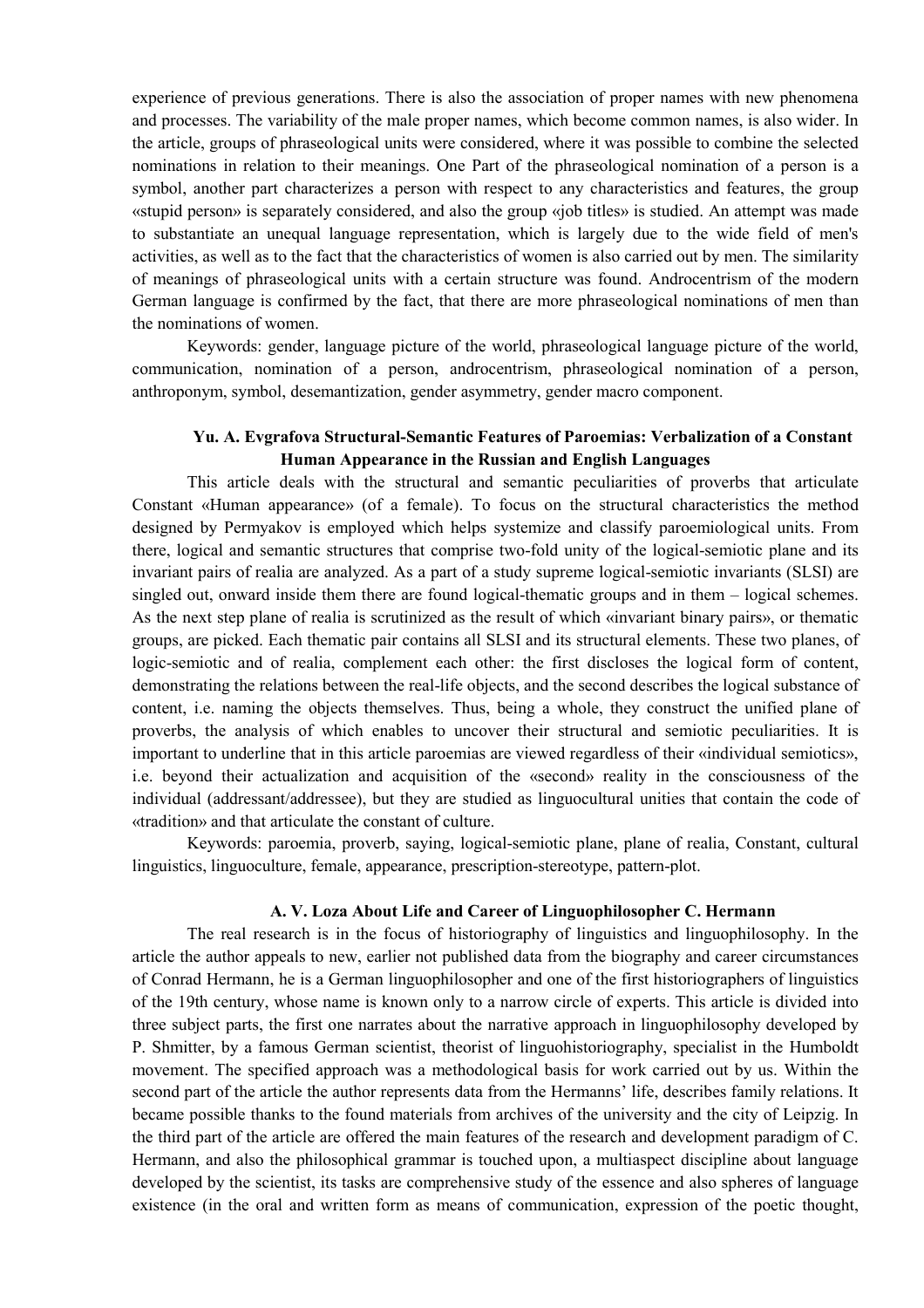etc.). Results of the research are especially important for historiography of linguistics and linguophilosophy as it is directed to complete gaps in scientific knowledge.

Keywords: linguistics, linguohistoriography, narrative approach, narrativity, language philosophy, philosophical grammar, language and thinking, language and knowledge.

# **A. D. Petrenko, D. M. Khrabskova Linguistic Formalization of Science in the Context of V. I. Vernadsky's Doctrine about a Noosphere**

The activation of international interaction processes and the progressive pace of development of artificial intelligence technologies actualize the philosophical interpretation of the planetary scientific worldview made by V. I. Vernadsky. Noospheric space, as one of the possible prospects for human development, seems increasingly realistic. The purpose of the study lies in analytical comprehension of the origins and forms of the meta-science communication code as well as in assessment of the prospects of its project planning. The main theoretical problems are formulated within three branches of knowledge: Philosophy, Philology and Mathematics. The hypothetical-deductive method used in the work is accompanied by elements of lingual project planning and statistical estimation of formal models. An abstract approach to the construction of logical conclusions within the provisions of the ordinary language philosophy allows us to formulate a hypothesis about the planned formalization of the sociolect Homo intellegens: noospheric space, semantically displayed in the logical model of formal reality is formed by a posteriori meta-language defined over the alphabet of international communication within the limits of natural grammatical analytics of a closed type. Further development of the hypothesis presupposes empiric researches within a formal system of the given linguistic project. Such a formal system can be a classic educational space for training highly qualified personnel, involving the development of universal competencies based, inter alia, on the system of scientific worldview and the ability to solve research and practical problems in interdisciplinary fields. The development of the pilot project of the controlled language of planetary science in the multidisciplinary educational institution of higher education as well as its formalization will minimize the complexity of teaching of scientific communication and also test the work of the artificial intellectual system in the natural environment.

Keywords: noosphere, formal systems, constructed language, language planning, language paradigm, interlinguistics, artificial intelligence.

# **P. A. Sumarokova The Influence of Romanticism on François Just Marie Raynouard's Linguistic Views**

This article is related to the influence of Romanticism on French linguist F. J. M. Raynouard's linguistic views. Romanticism replaced the Enlightenment and became the global turn. The movement «Sturm and Drang» is considered its source. It arose in the seventies of the ХVIII century and spread rapidly across Europe. The epoch was based on the thought about the world like the contradictory phenomenon. It was a new paradigm that was not oriented on the absolute meaning. The Romantics spoke about the sacred value of the creative genius that was not already divine. The feature of the classical epoch was ethnocentrism when the culture of its ethos was considered as a standard. The main idea of Romanticism is cultural relativism that proposed the refusal of attaching absolute significance to anything. In opinion of the supporters of this idea, all the cultural types are conditional. As the culture of own ethnos is not already the sample, the interest to culture of other ethnoses is increased. It is possible that this became the starting point of the expansion of the linguistic views and afterward of the origin of the comparative method. F. J. M. Raynouard studied the Romance languages. His theory of the origin of the Romance languages differs much from the theories of other researchers. He was captured by the dynamics of the new time of expanded perspectives and made the erroneous conclusion that Provençal became a predecessor of the Romance languages. Afterwards the scientists proved that it was Vulgar Latin that became the source of the origin of the Romance languages. In spite of the fact that many scientists criticized Raynouard, his theory of the origin of the Romance languages was recognized as the important scientific attainment.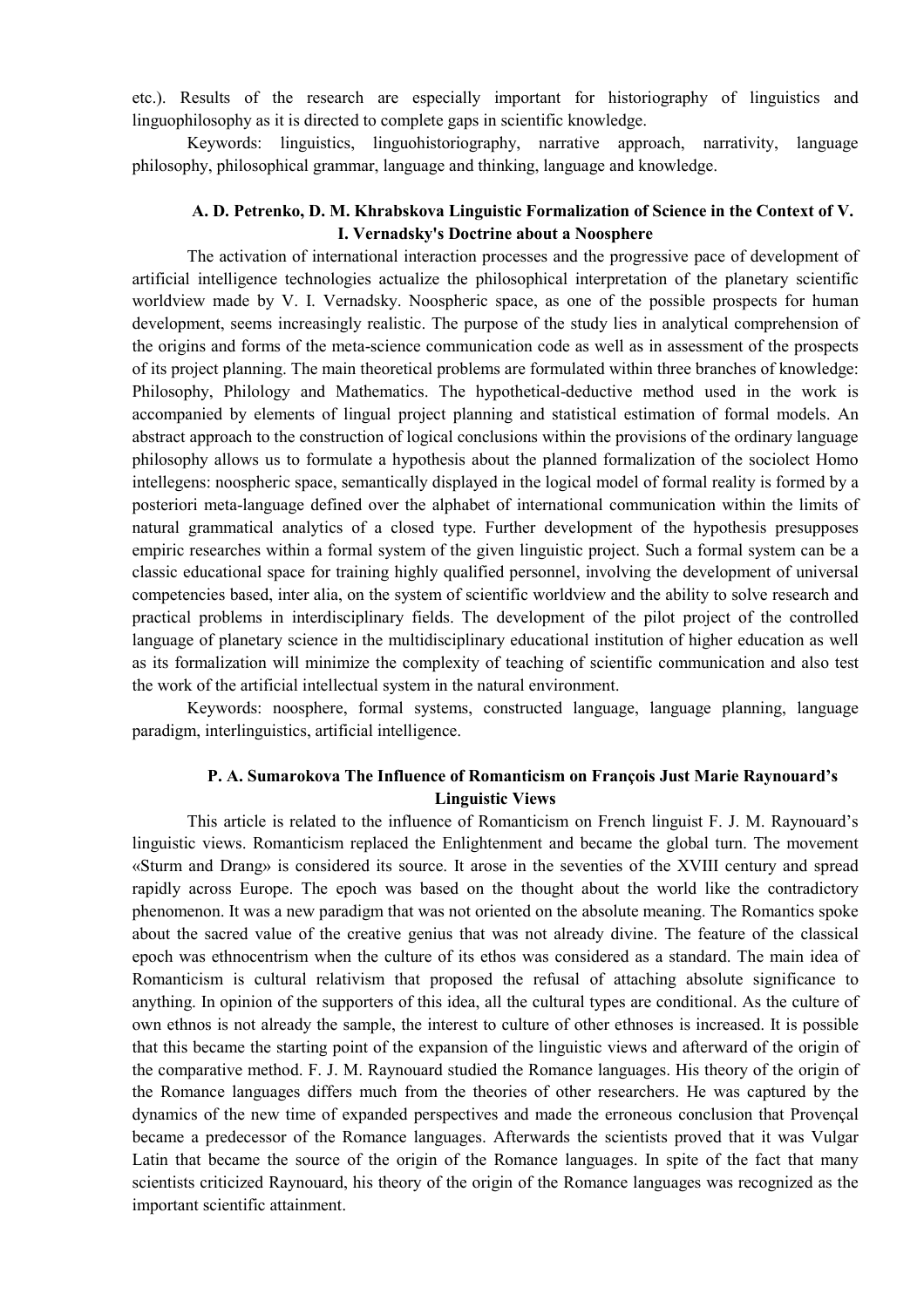Keywords: F. J. M. Raynouard, Romanticism, movement «Sturm and Drang», Enlightenment, J. G. Herder, ethnocentrism, comparative method, «Mithridates», Romance languages, Provençal, C. F. Diez, A. W. Schlegel.

### **N. A. Karlik Intertextual Links of A.Nothomb's Novel «Sweet Nostalgia»**

The article is devoted to intertextuality as characteristics of A.Nothomb's style. Intertextuality is considered from the standpoint of linguistics. Special attention is paid to the research of intertextuality as an element of the general structure of the literary text. The diversity of various approaches is stressed. The role of intertextuality insertions in the novel «Sweet nostalgia» is analyzed. To denote all the intertextual inclusions that are significant for the language personality of A. Nothomb, the article uses the term «case law». The author defines the functions of these insertions in the general text structure. The analysis of the examples shows that intertextuality in the novel is used to attract readers' attention and to send the reader to the content of other texts. The author emphasizes in his findings that the same text can cause different associations for a different reader. On the example of the intertextual title of the novel, options for starting an associative mechanism are shown. The use of «someone else`s word», in the title is regarded as one of the features of the texts of women's prose. In the traditions of modern hermeneutics, the intertextuality as a means of reflecting the linguistic and cultural consciousness of the individual is associated with the gender aspect. In addition to the precedent texts with which the novel has intertextual connections, the article focuses on interdiscursive communications, namely, links to video-verbal messages. In the course of the study of the intermedial connections of the novel, it is shown how the dialogical relations, in which the text enters, are significant for understanding the features of the temporal consciousness of the autobiographical heroine of the novel. The national specificity of intertextual and intermedial inclusions is also significant for this study, since Nothomb was formed under the influence of two different traditions – Japanese and European: this is reflected in the choice and nature of the use when constructing the text of «someone else's word».

Keywords: intertextuality, novel, intertextual relations, dialogue text, quote, «someone else`s word», functions of intertextuality, intertext, text in text, «case text», temporal consciousness, gender.

### **M. S. Burak Analytical Constructions with the Verb «Do» in Modern Italian and Spanish Languages in Structural and Semantic Aspects**

The purpose of the present paper is to compare the above structures in 2 Romance languages, thus defining their common features and individual characteristics. The general structuring helps to distribute the light verb constructions with the verb to do in both languages between collocations and a special kind of idioms. The other method refers to the fare light verb constructions distribution between various semantic fields in the Italian language and to their analyses. The results can be used in the practical and theoretical courses with reference to both languages and to theoretical linguistics as well as in future investigation research works. The author concludes that the subject of this paper occupies a meeting point of phraseology and theoretical grammar. In this concern various kinds of approaches to it complement each other. Despite common features between the two Romance languages regarding also the light verb constructions, the Italian construction with the verb fare (to do) covers a great number of semantic fields showing the strongly pronounced agentive character inherent to this verb, which is not so evident with regards to the Spanish language, where the verb dar (to give) has the highest usage frequency. Since the light verb constructions show strong similarities in both languages as well, it looks reasonable to designate them as structures of the same type.

Keywords: light verb constructions, collocations, idioms, the verb «to do», Spanish language, Italian language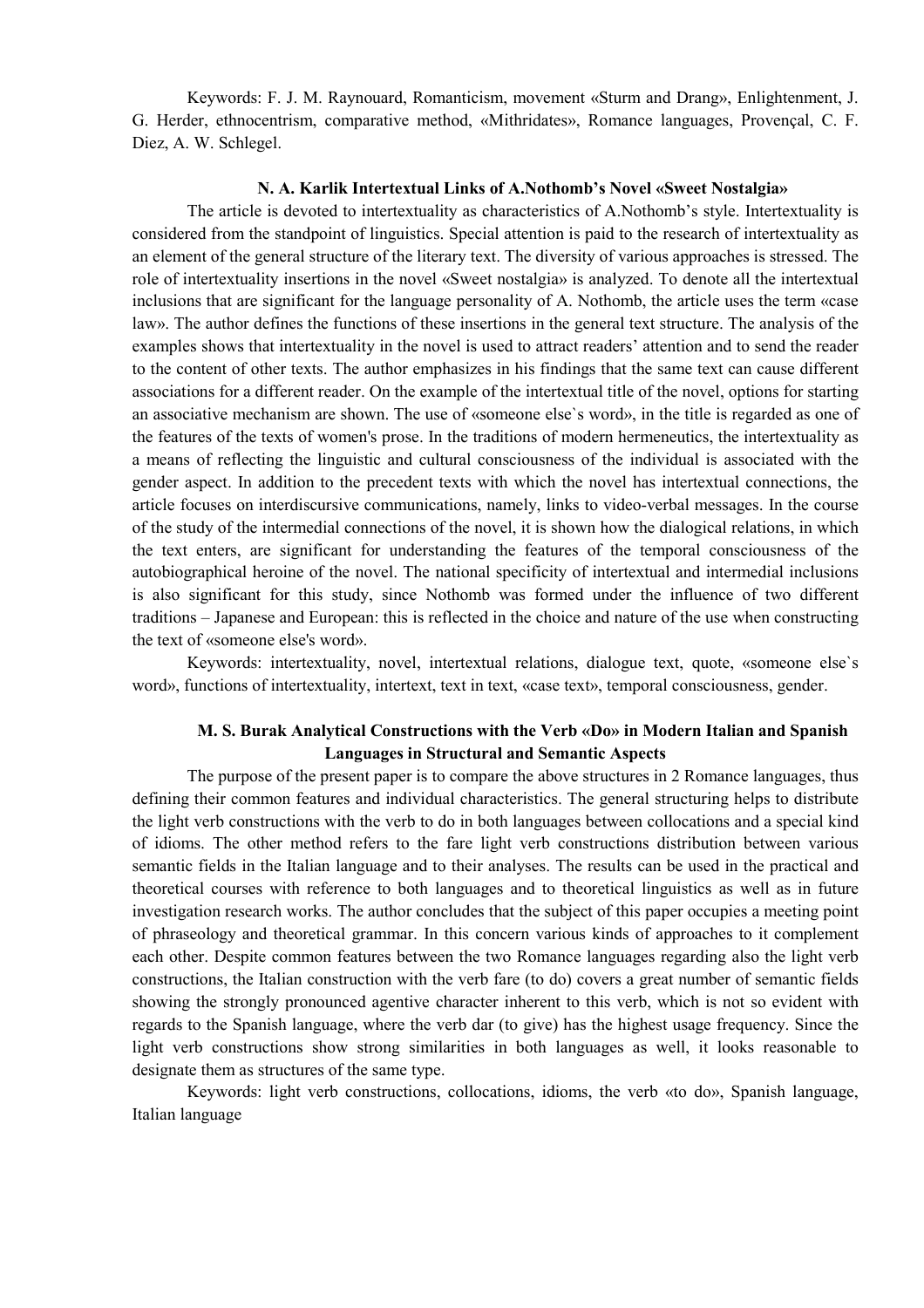# **S. S. Polikarpov Time Focus in «the World Picture» of Ancient Indians (according to the epos «Mahabharata» and «Ramayana»)**

On the basis of the epic works «Mahabharata» and «Ramayana» here is carried out a culturological analysis of the problem of time focus in imago mundi of ancient Indians. It is proved that in order to explain temporal duration of the universe of «own "picture of the world"» the peoples of Ancient Hindustan first of all used a cyclic model of qualifying the temporary stream, which was articulated by the Sanskrit word cakra («wheel»). This concept defined time as an axiological unequal, discrete, arrhythmic, full of subjects and events stream. In early (the middle of the I millennium B. C.) and in late (the beginning of the I millennium A. D.) layers of «Mahabharata» and «Ramayana» there were motives of stealing symbols of fertility, the idea of world centuries (yugas) and ideas about sansara (saṃsāra), caused by action of the general space law – karma (karma). At the same time the point of view is proved that in «the world picture» of ancient Indians the linear model of time focus was explicated. It was characterized by a Sanskrit lexeme kāla (wordbyword translation – «death») and demonstrated a temporal stream as an irreversible, monotonous and purposeful process. The information about it can be found only in late layers of «Mahabharata» and «Ramayana» (the beginning of the I millennium AD) and there were such linear plots and motives as «damage» of the universe, the Great Flood and destiny (karman). It is emphasized that at the beginning of the I millennium A. D. when in «the world picture» of ancient Indians rational and logical ways of thinking activated, cakra began to interact actively with kāla. This situation postulated the fact that time in imago mundi of ancient Indians continued to be cyclic in the long term, but was already comprehended in its linear projection.

Keywords: time, time focus, «world picture», «Mahabharata», «Ramayana», linear model, cyclic model, cakra, kāla.

# **M. V. Novikov, T. B. Perfilova Genesis of the Myth in the Aspect of the Language World View: F. I. Buslaev's Scientific Opinion**

This article is continuation of a series of publications devoted to the analysis of great Russian scientist Fiodor Ivanovich Buslaev's creativity unfairly forgotten during the Soviet period. In the article it is postulated that the concept of the myth by Buslaev was developed under the influence of W. Humboldt's philosophical anthropology. As well as the classic of the German transcendental philosophy, Buslaev used semantic space of the word or the text to describe mechanisms of the person's emotional experience hidden from science – a source of myth formation; he considered a language (word) and the myth ontologically and genetically inseparable; he emphasized inadvertent, non-reflective character in word – and myth formation; was convinced in perfection of the primitive mankind lexicon. It is noted that on certain material Buslaev gave the additional argument of the language world view concept of archaic and ancient peoples: being an admirer of the organistic theory of language the scientist illustrated the ability of lexemes to make a new world of figurative reality by means of the anthropomorphous ideas and forms; he proved that the myth was present at the birth of language, filling it with initial views on the natural and social Universum; he proved inseparability of mythological thinking from the emotional, affective and motor function of the brain; he accented a meaning of art tropes in creation of mythological images, having revealed a source of their origin – «language and mythological thinking». In the article it is emphasized that the research of semantic transfers during word formation made Buslaev closer to understanding of a peculiar logic of primitive people, its cornerstones were associative chains and codes, i.e. such property of mythological consciousness which later will receive the name of complexity and diffusion.

Keywords: myth, mythological thinking, language, word, language world view, tropes, linguopsychological processes and mechanisms.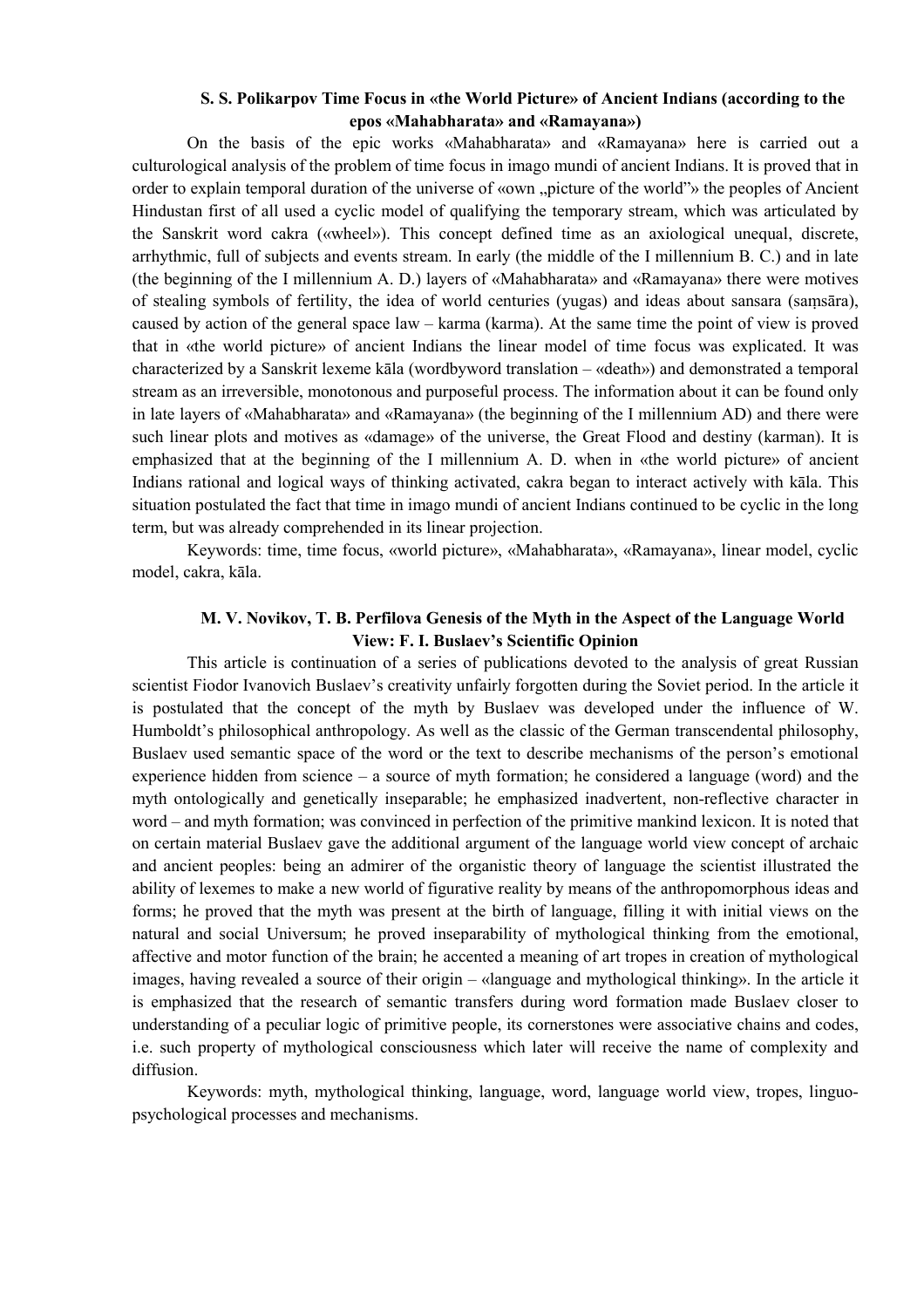# **V. A. Liotin A Dying Poet as a Cultural Myth: I. N. Kramskoy «Nekrasov in the Period of "Last Songs"»**

The author appeals the problem of mythologization of the poet's identity (N. A. Nekrasov) in the space of domestic culture. An important component of the myth about the Poet during the last period of his image, made by I. N. Kramskoy, which was a peculiar canon of the subsequent images of the image of Nekrasov and his perception. Caused by vulgar understanding of realism as a creative method the artistic images created by I. N. Kramskoy were understood only as «objective» display of reality in the middle of the 20th century. What significantly impoverishes the cultural importance of works, deprives their declaration and polemic sense, typical for the art of the second half of the 19th century. In the article is revealed the ideological artistic idea of I. N. Kramskoy's well-known picture «Nekrasov in the period of "Last Songs"». Here is presented the hypothesis about the influence on the concept of this work of creativity of the artist neoclassicism J.- L. David «Marat's Death» and «Lepeletier de Saint-Fargeau on a mortal bed». According to the author's point of view I. N. Kramskoy's creative method was characterized by use of compositions of the previous masters in order to emphasize the importance of the represented person. In turn J.-L. David appealed the Renaissance and mannerism masters' experience in his works. Works by I. N. Kramskoy and J.-L. David have similar composite constructions, coloristic solutions, symbolical details. The Russian artist enters Nekrasov by this work in a row of world fighters for «freedom, equality and brotherhood», at the same time the art world of his works of the last period of life and creativity influenced the creation of the poet's image. The space of I. N. Kramskoy's picture is penetrated with the subject, figurativeness, the atmosphere of the last collection.

Keywords: N. A. Nekrasov, «Last Songs», lyrical diary, I. N. Kramskoy, realism, J.-L. David, neoclassicism

### **A. P. Starshova, A. V. Parail Connotations of the Image of the Coachmen in Russian Culture**

This article is devoted to the study of the peculiarities of the formation of the provincial tourist brand. The city of Gavrilov-Yam (the Yaroslavl Region) in this struggle for tourism resources was no exception. The research perspective is considered as a methodological basis for studying such interdisciplinary categories as image, brand, image in the context of the integrative model of studying the city as a cultural universe. The aim of the article is to study the problem of regional identity in its specific components. Tasks: the analysis of a set of indicators of the regional identity through the prism of revealing features of the connotative filling of the image underlying the city brand. The culture of the city is an interactive field where a person embodies his own potential, expands his resources, creating for himself all new social and cultural practices. The image of coachman is for the domestic art culture recognizable and native, its connotations represent a wide range of interpretations, ranging from similar to the directly opposite. There is one thing that unites all these connotations: a coachman is a phenomenon of global and local in the domestic art culture. The most significant results are in the following positions. Firstly, considering the features of territorial branding, it is necessary to take into account the processes of both emotional and cognitive perception. Moreover, perceptions are both at the local and global levels. Secondly, the basis of creation and perception of the territorial brand, in our case, the brand of a provincial city, is based on the system of associations that is based on mental, verbal and visual manifestations. The practical importance of the study is associated with the allocation of symbolic markers of territorial meanings, regional urban practices that underlie the study of territorial identity, examined on the specific empirical material relevant to the system of researching objects and phenomena of provincial culture.

Keywords: brand, territory branding, territorial identity, provincial brand, tourist brand, domestic art culture, coachman image, image connotations.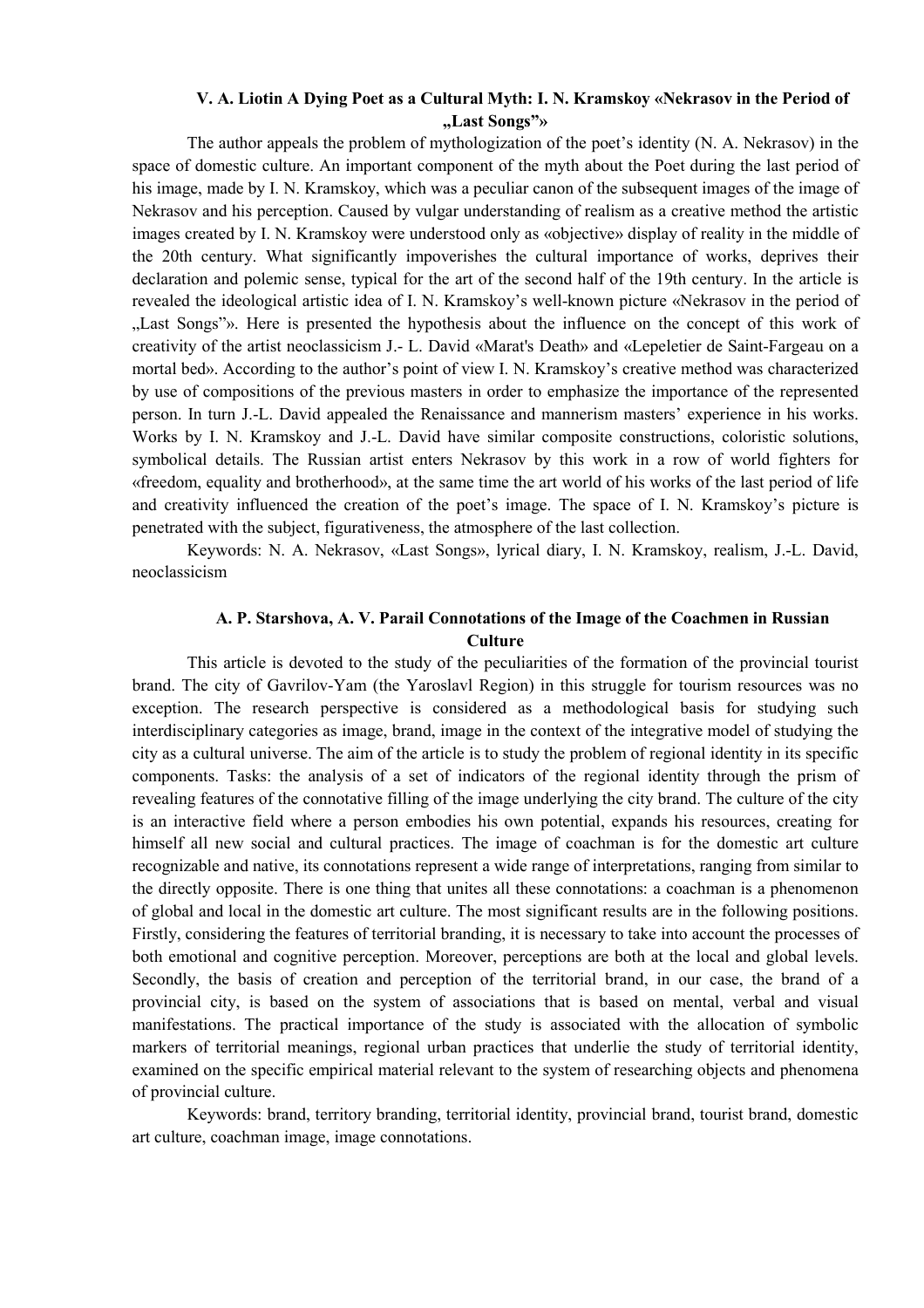### **D. S. Shavarinsky Transformation of the Image of the Snow Maiden in Russian Art Culture**

The author sets as the purpose to study specifics of transformation of a folklore image. The article expands representation about mythological meanings, semantics of the mythopoetic image of the Snow Maiden. Considerable attention is paid to variety of genealogical folklore sources of the mythopoetic image. The author mentions several versions of a fantastic plot, shows genealogical communication of the image of the Snow Maiden with Maslenitsa, the mermaid name Kostroma, the Polish pagan goddess Marzana and the customs connected with the holyday Ivan Kupala. The author notes ambiguity of primordial estimated interpretation of the image of the Snow Maiden. In the article the main attention is paid to the interpretation of the folklore image of the Snow Maiden by famous Russian playwright N. A. Ostrovsky. The author especially is interested in the creation of the opera by N. A. RimskyKorsakov «Snow Maiden». He analyzes the image of the main character. He also investigates musical means and harmonious discovery of the composer creating bright national types, mythical and natural images. The folklore image of the Snow Maiden is exclusively difficult. Сoncentration of mythopoetic entirety and value characterizes transformation of a folklore image into a dramatic and musical image. The image receives a positive sense. The artistic image of the Snow Maiden visualizes a poetic picture of the Russian world, at the same time absolutizing the natural beginning, organically parting eternal antinomy of the real and irreal worlds in fabric of opera space.

Keywords: Snow Maiden, Dahl, Afanasyev, Maslenitsa, Kostroma, Ivan Kupala, А. N. Ostrovsky, N. A. Rimsky-Korsakov, play fairy tale, theatrical performances.

#### **O. S. Naumova Homosphere of Russian Imperial Universities**

The article deals with the specificity of the first Russian universities as the most important civilizational institutions in terms of humanitarian spaces. The problem is developed in this study as a socio-cultural interpretation of the pace of transformation, passed by national universities from the common ideas and projects of the XVII–XVIII centuries to the centers of national culture and world science of the XIX–XX centuries. The rapid pace of development of Russian pre-revolutionary universities and their impact on Russian culture were possible thanks to the humanitarian forms of internal organization of universities, which fixed specific national cultural codes: the national language, the formation of human resources, the experience of internationalization and the development of the domestic science. The author uses the TRANS-disciplinary approach, as the models of higher education institutions are being revised again in Russia. Turning to the experience of the Russian Imperial universities, which played an important role in the development of national and regional cultures, can contribute to the most accurate formulation of the mission of universities, including historical, political, scientific, cultural aspects in the study of the pace of their development. The success of the first Russian universities is directly related to ethical and socio-cultural challenges, as well as to systemic modernization, manifested in social benefits and elevators, internationalization, scientific schools and the special homosphere of higher education as a mechanism for its accelerated development. The study of the methodological aspects of the University as a civilizational Institute with a strong cultural component and a historical and cultural typology of the first Russian universities confirms the author's idea that the full development of the University today, like centuries ago, is impossible without humanitarian incentives: «long time» (relay of traditions) and freedom of scientific creativity (humanitarian spirit and homosphere of the University).

Keywords: Russian University, University mission, University homosphere, humanitarian spaces, chronotopia, «long time» of the University.

#### **T. V. Yurieva Iconostases of the Russian Abroad: D. S. Stelletsky**

In the article is made a generalizing analysis of creativity of one of outstanding artists of the Russian emigration D. S. Stelletsky in the field of church art, a number of iconostases is presented, made by the artist during the whole emigrant period of his art activity. All of them make an important stage in development of Orthodox art of the Russian emigration. The author of the article made a detailed analysis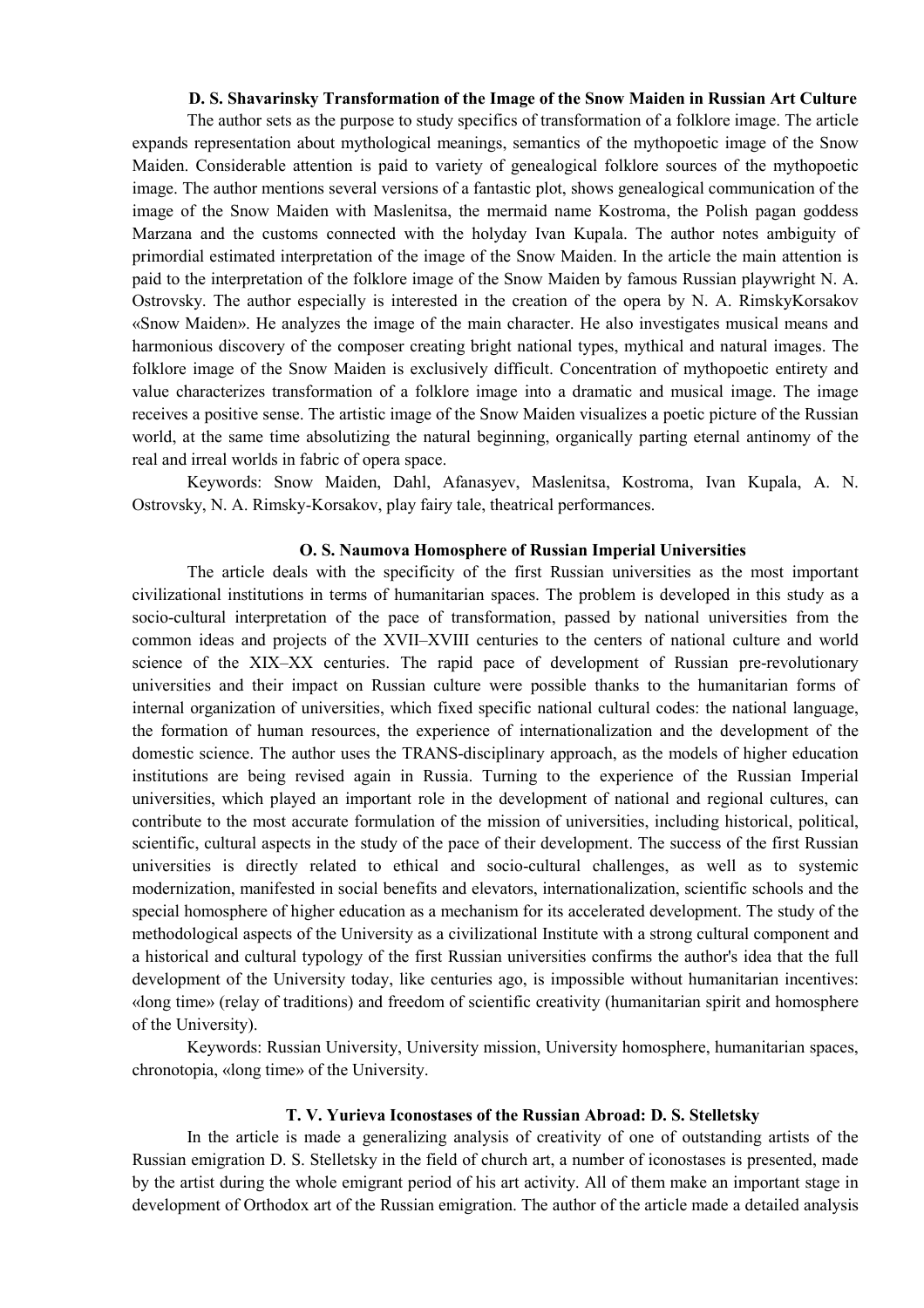of these monuments. The iconostases presented in this article, also as well as other works by D. S. Stelletsky, his fresco, icon, combine as well as lines of the artist's identity, his author's handwriting, and rules of initial art, as it was understood by those in the Russian emigration who recreated church art there. The author draws a conclusion that works by D. S. Stelletsky belong to bright pages of life of the Russian Abroad, but stand apart, not generating a tradition in that sense in what we understand it in relation to the Old Russian religious art. Nevertheless, his creativity, also as well as his activities in creating the society «Ikona» in Paris affected the following generations of icon painters of the Russian emigration.

Keywords: an Orthodox iconostasis, church art, the Russian Abroad, society «Ikona» in Paris, D. S. Stelletsky.

# **L. L. Polushkina Icons of the 18th century from the Collection of the Yaroslavl Museum and Reserve in the Context of New Time Church Art**

In the article is considered the collection of icons from the Yaroslavl Historical and Architectural Museum and Reserve, which is the second-large, but a little studied group of Yaroslavl icons. The author for the first time introduces for the scientific use a new number of iconographic monuments of the 18th century. Increase in total number of church painting works of this period gives, in turn, a chance to draw general conclusions about the style of the Yaroslavl iconography of new time. The author comes to the conclusion that the Yaroslavl collection of the 18th century iconography from the Yaroslavl Historical and Architectural Museum and Reserve confirms the general tendency in development of Russian church art, which is characterized both by preservation of iconpainting canons, and influence of the Western European painting, following to the western samples. At the same time there is a harmonious connection of a steady tradition of the Yaroslavl icon-painting school of the 17th century and new Western European trends. Basic ideas of the article have been published in the form of the report at the «Gerasim Lebedev (1749–1817) and His Time» conference, which took place on November 27-28, 2013 at the Faculty of the Russian Philology and Culture of YSPU named after K. D. Ushinsky.

Keywords: culture of Yaroslavl in the 18th century, iconography, new time, collection of the Yaroslavl Historical and Architectural Museum and Reserve.

# **N. A. Khrenov Post-Revolutionary Situation in Russia: from a Psychoanalytic Portrait of the Leader to Mentality of the Masses**

The article continues a series of publications in the field of the cultural-philosophical research of the Russian revolution and a post-revolutionary era in the history of Russia as a civilization. The main thing here is the analysis of the psychological aspect of the Revolution of 1917 and its consequences for the subsequent Russian history. According to the author, the Stalin period can not be considered as an independent period in the Soviet history. Though, apparently, the Revolution and the Civil War finished, and creation of the socialist state begins, that can be considered as a new and independent period in relation to the Revolution, actually, what was considered as creation of socialism, nevertheless is the postrevolutionary period, and, even more precisely, a reaction as the final stage of the Revolution. At this stage the processes, caused by that revolutionary flash that had happened in 1917, continued to be developed. The Russian Revolution, as well as all revolutions in general, comes to the end with the reaction period. The Stalin period is a period of reaction and reality of what we call a totalitarian regime. As in political, and in a more extend in the publicistic relation this period is well comprehended, the author in this article concerns exclusively a psychological aspect of this period. He sets before himself the purpose to explain why at this stage of revolutionary history the person took power, who as L. Trotsky states, is considered to be less known, than those revolutionary leaders who declared themselves at an early, i.e. romantic stage of the Revolution. Answering this question, the author as a culturologist sees need to pay attention to the psychological complexes, which arose in revolutionary processes, in particular, to mentality of the masses. This mentality is a result of many century historical Верхневолжский филологический вестник – 2018 – № 2 252 Н. А. Хренов experience, where it is possible to find both positive, and negative, and, even more precisely, conservative tendencies. It should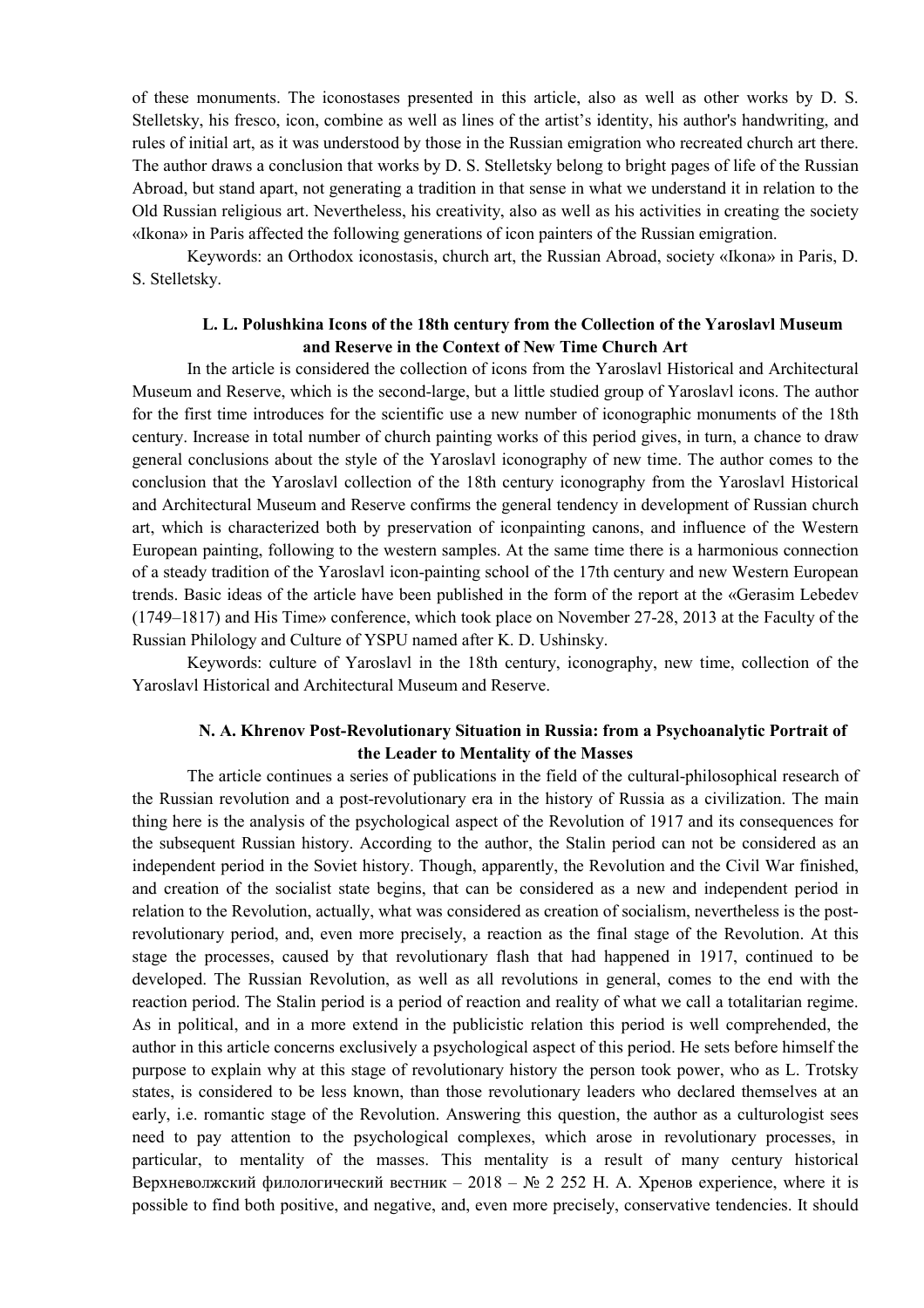be noted that in the psychological relation the Revolution of 1917 is badly studied. Trying to focus attention on this aspect, the author of the article notes that revolutionary mentality peculiar to the masses, which historians usually call «razinovshchina», having flashed in the Revolution of 1917 and having presented in the subsequent expansion of the Civil War, was replaced by a conservative complex – the need for order and a strong leader. Respectively, the order, that the masses see it, is connected with the strong and cruel leader demanding general and implicit obedience. Explosion of this conservative complex, that paints the reaction period in the history of the Revolution in special psychological tones, means only that instead of freedom, which is a revolution purpose, there is unfreedom, and together with it the regress is developed in the history. This regress appears in the form of new «barbarity» provoked by the Revolution. And the things that happen in post-revolutionary reality abolish all romantic ideas about revolution, which were the sense of life for some generations of the Russian people trying to realize the dream of the better life, justice and freedom.

Keywords: revolution, the reaction period, Stalin, the post-revolutionary period, the creative answer, psychoanalysis, crisis of identity, mentality, the masses, a leader, ancient layers of culture, new barbarity, rehabilitation of the imperial complex, will to the power, World War II.

### **G. N. Kocheshkov In Emigration: A. A. Kizevetter's Life and Fate**

Poorly studied aspects of scientific and public work of outstanding historian A. Kizevetter, who was in expatriation in Prague, are considered. The article discloses many-sided talents of A. Kizevetter on the organization of new educational institutions for the students, who were interested in Slavic history. The analysis of «the Russian action» is presented, that was carried out at the initiative of the first president of Czechoslovakia T. Masarik, its purpose was to assist the Russian emigrants. On the raised money in Prague the Russian university was opened. There were 1000 grants for student-emigrants, and financial support was invaluable for them. A. Kizevetter's role in creation of Public university is shown. Lecturing activity of the scientist is analysed, who performed lectures on Russian history not only in Czechoslovakia, but also in other European countries. A. Kizevetter's active position was shown also in public affairs. In the article it is noted that A. Kizevetter was awarded with the Highest Order of Yugoslavia for invaluable contribution in promoting of the Russian history and the Russian culture abroad. But A. Kizevetter is better known for the scientific research. In the article is given the analysis of the most significant historical works of the scientist – «Historical silhouettes. People and events» and «The general creation of the Russian history in modern literature». The author of the article notes great skills of the historian in reproduction of portraits of outstanding statesmen of the 18th century – Catherine II and G. A. Potemkin. Art style, grace, a thin and exact research of characters of the heroes, taken by A. Kizevetter as objects of study – are the talent distinguishing the historian from other contemporaries working in the same scientific sphere. A. Kizevetter adjoined neither one of political parties, nor one of political trends, widespread in emigrant circles. Nevertheless, he participated in discussions on the sensitive political issues devoted to the fate of Russia, relationship with Bolsheviks. In the article A. Kizevetter's polemic with V. Maklakov is presented, who was extremely pessimistic in assessment of a possibility of emigration in fight against the Soviet regime.

Keywords: emigration, Russian action, Public university, scientific activity, Soviet regime, students, discussions, researches.

# **S. G. Osmachko Cultural Stereotype and Countercultural Behaviour of the Soviet Person (on the example of disciplining of the Red Army military personnel in 1929–1940)**

In the article features of cultural stereotypification of the behavioural sphere imposed to «the ordinary Soviet person» by the totalitarian state are considered; an attempt to estimate degree of discrepancy of the expected and real relation to practice of socialist building is made. The feature of totalitarianism is tough repressive sanctions of the acts, which do not correspond to the officially approved standard. A reference group is data of the military personnel of the Red Army, who were involved in local wars and the military conflicts of the interwar period (1929 – the Soviet-Chinese